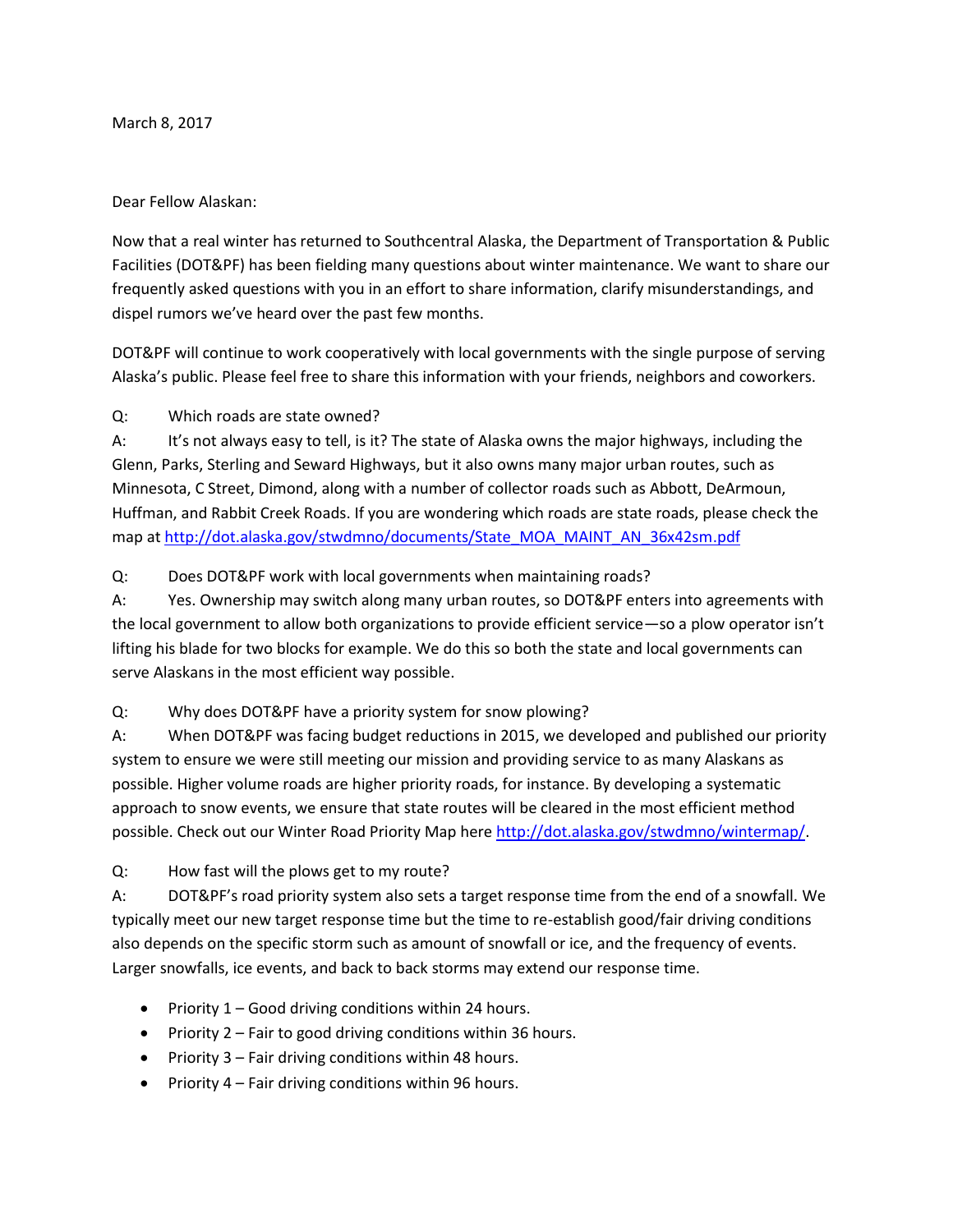Sidewalks are prioritized at the same level as the adjacent roadway, however, they are not plowed simultaneously with the road.

## Q: How many operators does DOT&PF typically have on duty?

A: The Anchorage Maintenance Station is comprised of a station manager, four foreman, 27 operators, four seasonal sidewalk operators and two electricians. During the winter schedule, the department has two shifts per day to give the station near around-the-clock coverage. Shifts can be extended (overtime) to respond to winter storms or ice events. Any gap of time between shifts can be covered by overtime during weather events. Additionally the two electricians are trained on snow removal and assist with plow operations when needed.

Q: How many miles of roads and sidewalks does DOT&PF maintain in the Anchorage area?

A: The Anchorage Station covers about 1187 lane miles of highway and 160 miles of sidewalk. We have seven operators on an average shift, as well as two sidewalk operators on the dayshift.

Q: Why don't I see plows out when I'm out driving?

A: Rest assured, we are plowing, sanding or spreading brine throughout Anchorage day and night. We generally finish up plowing and sanding operations prior to the morning rush and again prior to the evening rush. We do this so we will not interfere with peak traffic—our high-speed plows are still slower than highway traffic and a contingent of three plows could significantly disrupt the commute.

# Q: Why doesn't DOT&PF sand the entire length of the road?

A: DOT&PF Anchorage station uses a lot of sand, an average of 20,000 tons of it every year. Sand adds temporary abrasives to the road surface, which is an important tool when ice forms. But sand is also temporary, as soon as it is applied, traffic will whisk the sand to the center and edges of the road. We do not sand roads from end-to-end because it does not provide a commensurate improvement in road conditions. Instead we focus it to target hills, curves, rutted areas and ramps, where it can provide drivers traction when they need it the most. Sanding around Anchorage and Eagle River also includes intersections, turn pockets and double turn lanes. Our operators will use more sand over longer sections the roadway during freezing rain.

### Q: What is brine and when does DOT&PF use that?

A: We've added a salt brine program to our winter maintenance efforts, which has the benefit of treating the roads before ice and snow can form a bond with the asphalt surface. Additionally because it is highly effective and has relatively low cost we can treat an entire length of road.

The department still uses sand in areas where additional traction is needed, but the use of brine allows us to be most efficient and actually reduce our costs. Interestingly, we are using less salt with this program than what was used for the sanding program (salt is added to sand to keep it from freezing in truck beds). We can cover 60 lane miles with about 2,500 gallons of brine. The average application rate of sand under the same conditions would be approximately 20 lane miles of coverage. As a result, we've been able to reduce our bulk salt costs by 6% (we use an average of 1,500 tons every year).